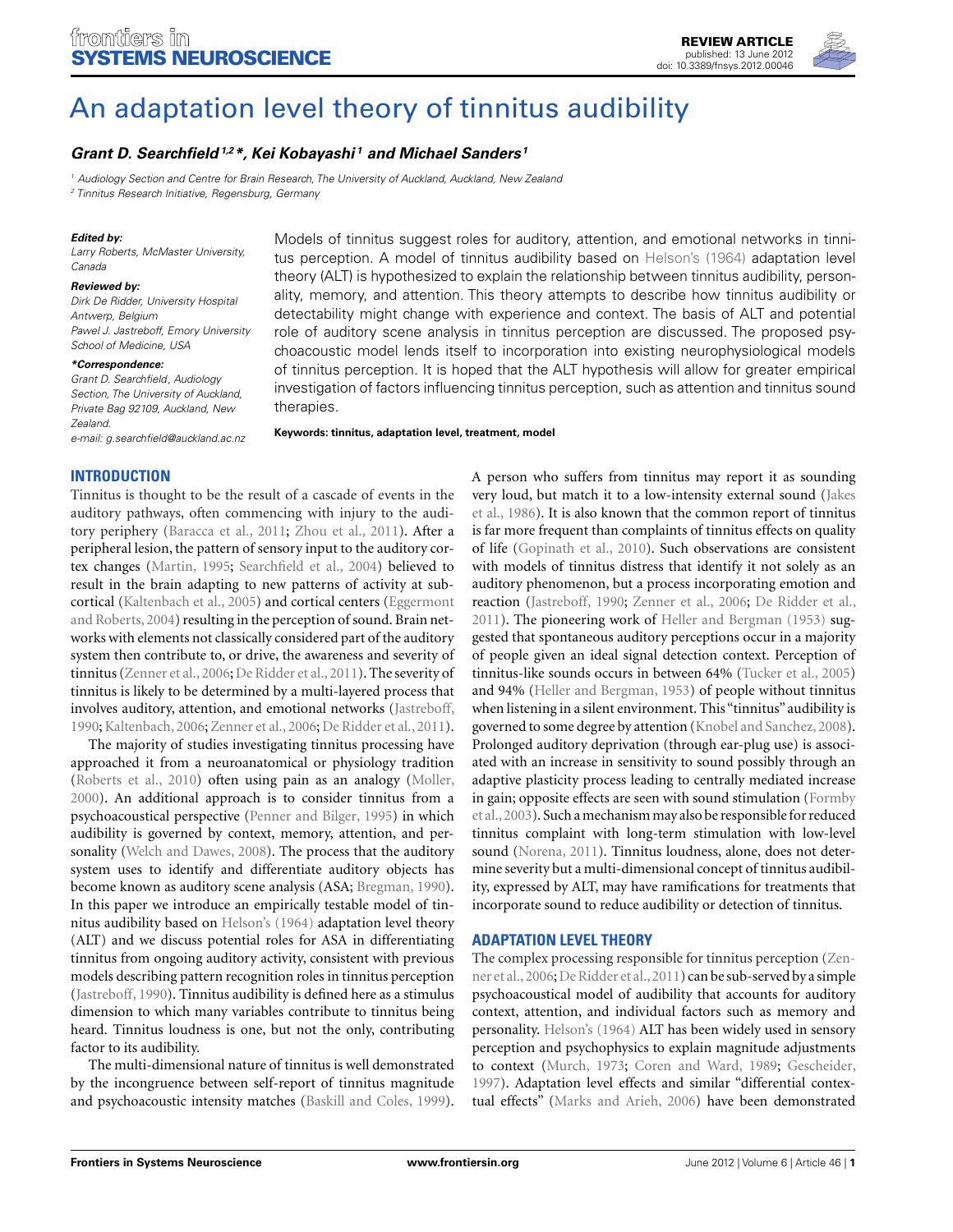in perception of: touch, taste, olfaction [\(Marks and Arieh, 2006](#page-7-0)), pain [\(Rollman, 1979;](#page-7-0) [Kyle et al., 2009](#page-7-0)), weight [\(Helson, 1948](#page-7-0)), temperature [\(Masuyama, 1994](#page-7-0)), loudness [\(Marks, 1994](#page-7-0)), vision [\(Helson, 1964](#page-7-0)), phobias [\(Lauterbach](#page-7-0), [1979\)](#page-7-0), and even market research [\(Della Bitta and Monroe, 1974](#page-6-0)). There are a number of overlapping terms to describe change in perception with repeated exposure including acclimatization, adaptation, stimulus failure, fatigue as well as habituation [\(Helson](#page-7-0), [1964](#page-7-0); [Mazess, 1975;](#page-7-0) McBurney and Balaban, [2009](#page-7-0)). The use of the terms are often governed by the training of the author, for example, adaptation is often used in physiology to describe a change, possibly short-term, in the response of sensory systems following stimulation, habituation is a decrease in response after repeated stimulation, sensitization an increase in response with repeated stimulation. In many other fields adaptation is a general term indicating broad effects across all biological and social levels [\(Helson, 1964](#page-7-0); [Mazess](#page-7-0), [1975](#page-7-0)), for example, affective adaptation involves psychological processes that reduce responses to emotional events [\(Wilson and Gilbert,](#page-8-0) [2008\)](#page-8-0). Adaptation is a two-way process allowing both an increase or decrease in response [\(Helson](#page-7-0), [1964\)](#page-7-0). Consistent with its original use by Helson "adaptation" is used here to refer to change, but does not ascribe a physiological mechanism of change.

Adaptation level theory does not appear to have been applied to tinnitus before, but potentially explains some of the unusual psychoacoustic characteristics of tinnitus as well as appearing as a means to quantify the contrast between signal and background noise thought to be important for tinnitus "sound therapy."

Sound therapy is aimed at facilitating the process of habituation of both tinnitus-induced reaction and tinnitus perception by decreasing the difference between tinnitus-related neuronal activity and background neuronal activity. Since all our senses work on the basis of differences between signals and background, and not on its absolute value, by decreasing the difference between the tinnitus signal and the background neuronal activity it is easier for the central nervous system to filter out or block tinnitus-related activity. [\(Jastreboff, 1999b](#page-7-0), p. 491)

Adaptation level theory is a longstanding psychoacoustic theory commonly used to explain and quantify the differences in signal and background described by Jastreboff above. The basis of ALT is that no stimulus can be understood in isolation [\(Helson,](#page-7-0) [1964\)](#page-7-0). The adaptation level is an anchor or reference point for sens[ory magnitude and discrimination](#page-6-0) [\(Helson](#page-7-0)[,](#page-6-0) [1964](#page-7-0)[;](#page-6-0) Coren and Ward, [1989\)](#page-6-0). The strength of a stimulus is compared to the central point of reference (the adaptation level), sensations below the ALT are less, above greater, the larger the distance between the adapt[ation level and stimulus the stronger it is \(](#page-6-0)Broadbent and Ladefoged, [1960](#page-6-0); [Lauterbach](#page-7-0), [1979](#page-7-0)). Judgments of tinnitus magnitude are hypothesized to change over time according to situation, attention, and psychological factors. The adaptation level is the combined effects of present and past experience and is the level to whic[h comparisons are made](#page-6-0) [\(Helson](#page-7-0)[,](#page-6-0) [1964;](#page-7-0) Della Bitta and Monroe, [1974](#page-6-0)).

Helson [\(1964](#page-7-0)) postulated that the adaptation level was a weighted product of three components (external and internal): (1) Focal stimuli, (2) background or contextual stimuli, and (3)

residuals. The focal stimuli are those being attended to, the background stimuli are the context, and the residual stimuli are the sum of factors such as past experience (i.e.,memory) physiological state (arousal), and personality [\(Helson, 1964](#page-7-0); [Murch, 1973\)](#page-7-0). We suggest that contributions of residuals, focal, and background stimuli need to be considered in judgment of tinnitus, along with the rol[e of attention in emphasizing each elements importance.](#page-7-0) Helson [\(1964,](#page-7-0) p. 58) proposed that his ALT could be mathematically expressed simply as:

$$
A = X^{\rm p} B^{\rm q} R^{\rm r}
$$

Where *A* is the adaptation level, *X* is the geometric mean of the focal stimuli, *B* is the background stimuli, and *R* are residuals (memory, arousal, and personality). The weighting coefficients *p*, *q*, and *r* determine the relative contributions to adaptation level. In its application to tinnitus we propose *A* represents the adaptation level of tinnitus (audibility) in the environment, *X* is the focal stimulus (tinnitus) magnitude, *B* is background sound (e.g., sound therapy) magnitude,*R* are residuals such as personality, and the weighting factors are related to attention and ASA. In the following discussion we suggest how these three components interact to create the tinnitus percept.

## **FOCAL (***X* **) AND BACKGROUND (***B***) STIMULI**

The processes involved in tinnitus perception are likely to be similar to the analysis of complex sounds [\(Zenner et al.](#page-8-0), [2006\)](#page-8-0). ASA is the process in which we try to make sense of our soundscape and solve the "the cocktail party" problem of extracting important sounds from background noise [\(Cherry, 1953;](#page-6-0) [Winkler et al.,](#page-8-0) [2009;](#page-8-0) [McLachlan and Wilson, 2010](#page-7-0)). Tinnitus may be considered the focal or stimulus of interest, while background noises are competitive stimuli. ASA consists of at least two processes: a primitive process based on signal segregation, and a schema-based learning process [\(Bregman](#page-6-0), [1990](#page-6-0); [Alain and Arnott](#page-6-0), [2000](#page-6-0)). The process of sound object perception requires memory, attention as well as processing of the auditory signal; many of these processes have recently come into focus for the generation and maintenance of tinnitus [\(Zenner et al.](#page-8-0), [2006;](#page-8-0) [Haab et al.](#page-7-0), [2009;](#page-7-0) [De Ridder et al.,](#page-6-0) [2011\).](#page-6-0)

Griffiths and Warren [\(2004\)](#page-6-0) proposed four general principles of object analysis that can also be applied to analysis of tinnitus:

- 1. Analysis of information from the sensory world.
- 2. Separation of auditory object (tinnitus) from sensory world.
- 3. Extraction and generalization of sensory information within the same dimension (audition).
- 4. Generalization between senses.

Tinnitus is unusual in that its internal representation conflicts with our sensory expectations and ability to generalize to experience. Tinnitus is perceived as a distinct auditory object (Principle 1) patients report specific tinnitus sounds and seek to identify their source [\(Feldmann](#page-6-0), [1992](#page-6-0)). Tinnitus is recognized as comprising a combination of frequency, intensity, and temporal patterns that enable the individual to differentiate between tinnitus' auditory signature against other sounds (Principle 2) so successful is the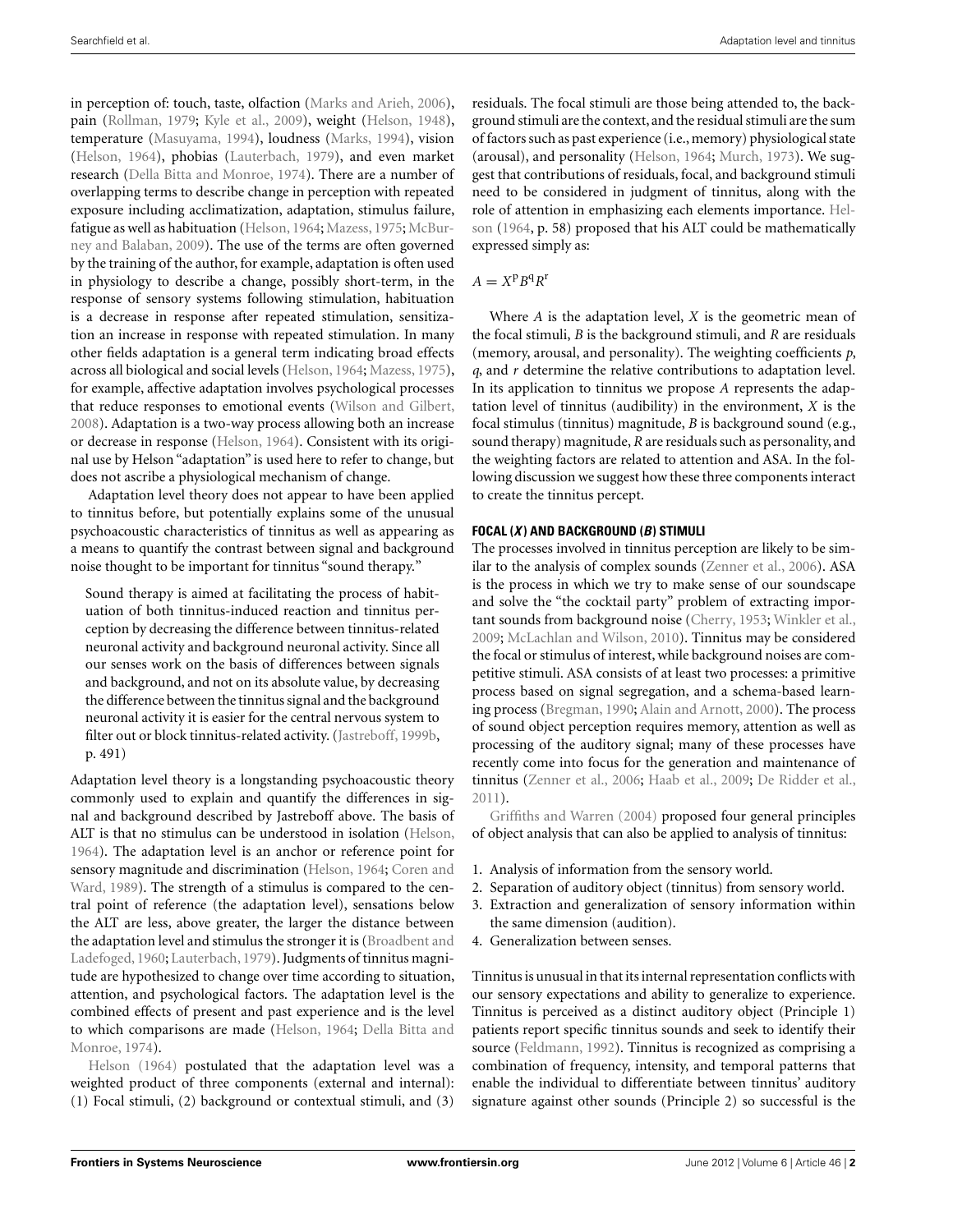auditory system at this task probably aided by attention (see discussion on weighting factors) and Gestalt-like grouping [similar to figure-ground in visual perception [\(Qiu and Von Der Heydt,](#page-7-0) [2005\)](#page-7-0)] that masking may not be achievable [\(Feldmann](#page-6-0),[1971](#page-6-0)). Tinnitus appears to "pop out" from environmental sound; this effect is also seen for sounds that are incongruent with the soundscape [\(Leech et al., 2009;](#page-7-0) [Fishman and Steinschneider, 2010\)](#page-6-0). Past experience may shape object formation. Audibility of tinnitus probably requires encoding and analysis of repeating patterns or "predictive regularity" [\(Winkler et al., 2009](#page-8-0)). Mismatch between activity and expectations (memory) of auditory object representation (such as multi-sensory interaction to confirm source of sounds, e.g., vision and touch) may underpin [Feldman's](#page-8-0) [\(1992](#page-8-0)) description of tinnitus as having a different reality to normal auditory objects.

The mechanisms underpinning interaction of sound with tinnitus (Principle 3) are not well understood. True sounds can cover (mask) each other by reducing probability of detection, interfere with different identifying features (example pitch), or disruption of meaning [\(Kidd et al., 2002\)](#page-7-0). There are two general mechanisms of auditory masking. One mechanism, "energetic" masking, occurs when one sound interferes with the process of encoding another sound at the level of the inner ear and auditory nerve, such as when the basilar membrane traveling wave of the masker obsc[ures or "swamps" that of the signal \(Kidd et al., 2002;](#page-7-0) Scott et al., [2004\)](#page-7-0). The other mechanism of sound masking occurs when a sound of interest cannot be extracted from another on the basis of its content or cognitive load; this is a central process of masking and has been termed "informational" masking [\(Oh and Lutfi,](#page-7-0) [1999;](#page-7-0) [Kidd et al., 2002;](#page-7-0) [Durlach et al.](#page-6-0), [2003](#page-6-0); [Scott et al., 2004;](#page-7-0) [Watson, 2005](#page-8-0); [Gutschalk et al.](#page-7-0), [2008;](#page-7-0) [Leech et al., 2009](#page-7-0)). Tinnitus ma[sking is believed to be the result of central processing \(](#page-7-0)Penner, [1987\)](#page-7-0) as: (1) it does not always occur in a frequency specific manner, (2) masking sound presented to the ear opposite the perceived location of tinnitus can successfully mask tinnitus, and (3) tones [may mask tinnitus described as a broadband sound \(](#page-6-0)Feldmann, [1971](#page-6-0)). However, the precise mechanism of tinnitus masking remains uncertain. The central auditory masking effect known as informational masking may, along with other mechanisms such as suppression [\(Jastreboff, 1999b](#page-7-0)), contribute to reducing tinnitus detectability in sound. In informational masking the signal may be represented, but detection is affected because of competition for limited processing capacity between signal and masker [\(Watson,](#page-8-0) [2005\)](#page-8-0). For example, competing speech makes hearing conversation difficult because of the information it contains, as well as any masking from overlapping spectral characteristics. Informational masking is likely to be influenced by attention and could be considered a weighting factor for tinnitus audibility in our ALT model of tinnitus.

The generalization of tinnitus (Principle 4) may lead to a conflict between tinnitus and our expectations for an auditory object; this conflict is possibly crucial to explain the annoyance and attention paid to tinnitus [\(Feldmann, 1992](#page-6-0); [De Ridder et al.,](#page-6-0) [2011\)](#page-6-0). Unlike true sounds tinnitus does not have a source that can b[e](#page-6-0) [seen,](#page-6-0) [touched](#page-6-0) [or](#page-6-0) [correlated](#page-6-0) [to](#page-6-0) [other](#page-6-0) [sensory](#page-6-0) [input](#page-6-0) [\(](#page-6-0)Feldmann, [1992](#page-6-0)). This conflict with the environment and memory of true [sound characteristics may trigger adaptive tuning \(](#page-6-0)Grossberg et al., [2004\)](#page-6-0), attention, and inhibitory mechanisms that would

normally sub-serve a role in improving sound source identification, consequently further driving attention to the tinnitus perception.

The level of sound in the environment affects tinnitus perception [\(Heller and Bergman](#page-7-0), [1953](#page-7-0)) this observation is important for understanding the role of ALT in the psychoacoustics of tinnitus. Most psychoacoustic evaluations are undertaken in the very quiet environment of sound treated audiological booths, quite unlike the normal soundscape of the individual with tinnitus. Tinnitus sufferers will report, and magnitude estimations support, tinnitus as a loud intrusive sound, however, psychoacoustical tinnitus loudness matches are low, rarely greater than 20 dB above threshold [\(Penner, 1986](#page-7-0)). Attempts to explain the difference between the sufferers rating of tinnitus magnitude and loudness match to external sounds have centered on loudness recruitment [\(Penner](#page-7-0), [1986](#page-7-0)). Loudness recruitment occurs in the presence of hearing loss and is an elevation in threshold without an increase in loudness discomfort levels; this results in a reduced dynamic range and more rapid growth of loudness [\(Penner](#page-7-0), [1986\)](#page-7-0). Studies attempting to accommodate for recruitment in tinnitus loudness match have provided mixed results [\(Penner, 1986\)](#page-7-0). [Henry and Meikle](#page-7-0) [\(1996\)](#page-7-0) undertook monaural and binaural measures of loudness growth at both reference and tinnitus frequencies. Variability in loudness match that was attributed to loudness growth was only 25%. Consequently much of the paradoxical loudness of tinnitus remains unexplained [\(Henry and Meikle, 1996\)](#page-7-0). ALT potentially explains some of the paradox, as it has in pain perception research. Pain is often used as a model for tinnitus [\(Moller](#page-7-0), [2000](#page-7-0)). Patients with chronic pain have higher thresholds for unpleasantness, and experimental pain stimuli (e.g., electrical stimulation) are less intense and unpleasant than in pain free volunteers [\(Rollman](#page-7-0), [1979](#page-7-0); [Boureau et al.](#page-6-0), [1991](#page-6-0)). According to ALT persons experiencing chronic pain have higher internal anchor points for pain, which lowers the subjective severity of induced experimental pain [\(Rollman](#page-7-0), [1979](#page-7-0); [Boureau et al.,](#page-6-0) [1991\)](#page-6-0).

If these findings are applied to tinnitus some of the variability between psychoacoustic loudness matches and magnitude estimations may be explained. The experimental condition and simple addition of a comparison sound can bias the adaptation level. In magnitude estimations tinnitus is usually compared to the quiet environment of the consultation room or research laboratory. Loudness matches using an external matching sound are not compared to the absence of sound, but instead to a new adaptation level which incorporates the test stimulus with the existing reference point of tinnitus. The relationship between the stimulus (matching sound) and prevailing level (tinnitus) determines its perceived magnitude and quality. The mere presence of a comparison stimulus alters the adaptation level, creating a new anchor point so that tinnitus is matched to an external matching sound at a level that is lower than anticipated.

# **RESIDUALS (***R***)**

The residual component of Helson's theory consists of psychological and individual factors that can influence perception. Memories of sound, past experience, arousal level, and personality will have a strong or negligible effect on tinnitus depending on the individual residuals influencing factors such as an individual's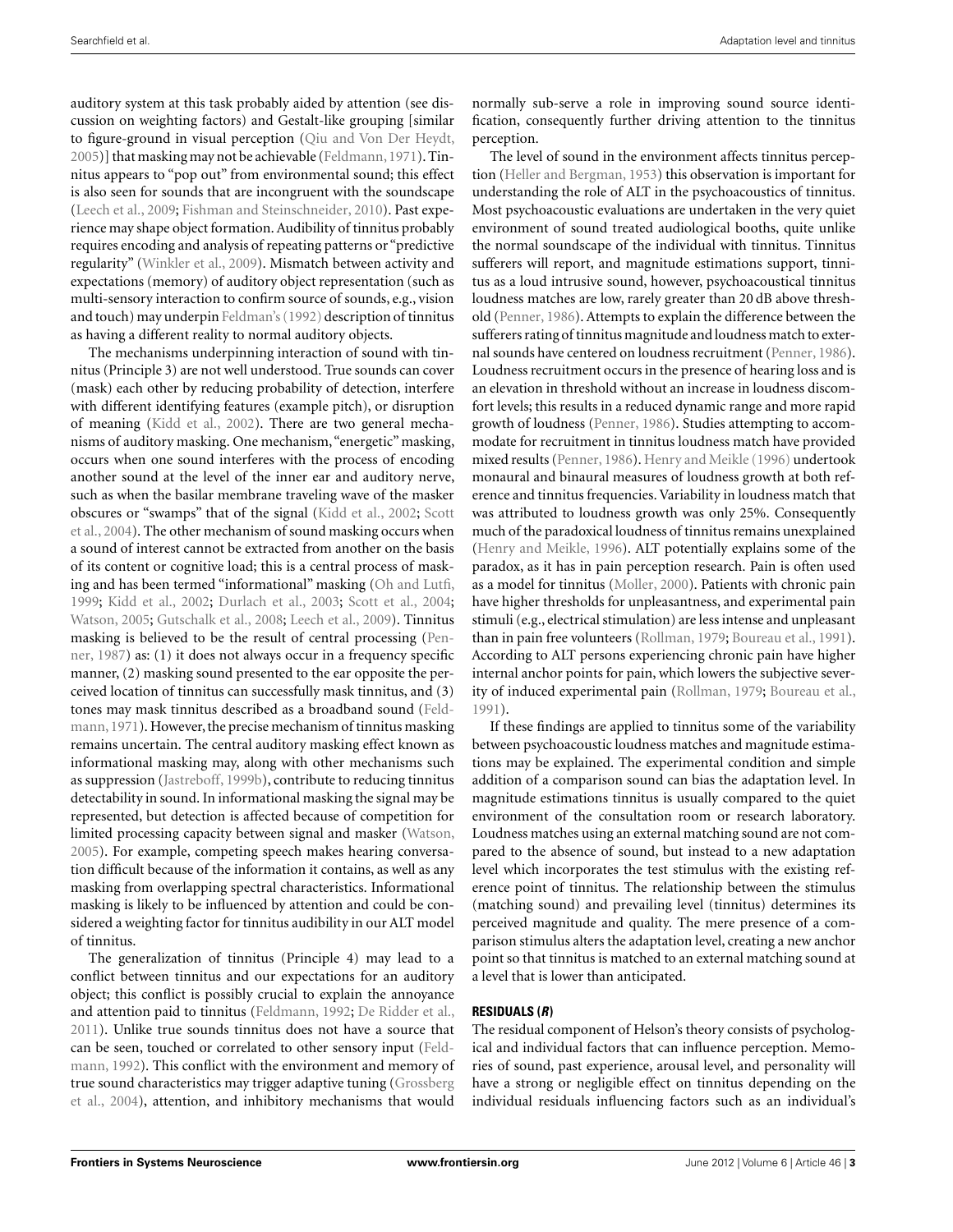signal detection criterion [\(Welch and Dawes, 2008\)](#page-8-0). Memories and past experience may prime tinnitus and sound therapy effects. The detection and maintenance of tinnitus in the sensory and cognitive domains will interact with individual differences in health, coping, acceptance, motivation, and personality to determine magnitude of response [\(Helson, 1964](#page-7-0); [Revelle, 1995](#page-7-0)). If tinnitus is seen as being behaviorally important [\(Jastreboff and Hazell, 2004\)](#page-7-0) or perceived out of context, conflicting with reality [\(Feldmann](#page-6-0), [1992\)](#page-6-0) it will take on greater importance relative to other sounds. A loss of control over the environment, such as the uncontrollable experience of sounds that have no auditory source in the environment (tinnitus), may lead to learned helplessness including a reduction in coping behaviors [\(Overmier](#page-7-0), [2002](#page-7-0)). [Welch and Dawes](#page-8-0) [\(2008](#page-8-0)) found that, in a population sample of 32 year olds, those who experienced tinnitus were less close to others, less constrained, and more negatively emotional. It was concluded that personality traits biased tinnitus reporting and influenced tinnitus signal detection [\(Welch and Dawes, 2008\)](#page-8-0).

## **WEIGHTING FACTORS (***p***,** *q***, AND** *r***)**

Increasing evidence points toward the role of attention in tinnitus perception [\(Cuny et al., 2004\)](#page-6-0). In ALT, attention has an important role in determining focus and possibly weighting of different components to the adaptation level. Alertness and orientation effects are likely to affect the perception of loudness [\(Stallen, 2008](#page-8-0)). The sound levels in different environments (busy office, quiet bedroom, and party) can increase or decrease audibility of tinnitus in a manner predicted by ALT. If there is a reduction in background sound levels or a change in focus there will be a greater weighting to tinnit[us.](#page-7-0) [In](#page-7-0) [an](#page-7-0) [interesting](#page-7-0) [addition](#page-7-0) [to](#page-7-0) [the](#page-7-0) [classic](#page-7-0) Heller and Bergman [\(1953\)](#page-7-0) experiment of listening for sound in quiet, [Knobel and Sanchez](#page-7-0) [\(2008\)](#page-7-0) manipulated attention while keeping background sound constant. When simply listening for sounds 68.2% of individuals heard tinnitus, when involved in a visual attention task this dropped to 45.5%, and only 19.7% experienced hearing sounds in silence when completing a stacking task ("Tower of Hanoi"; [Knobel and Sanchez, 2008](#page-7-0)). Interpreting the results in an ALT framework the focus (*X*, tinnitus) and background (*B*, silence) were constant, as were residuals (*R*) for the given individual, but the weighting factors  $(p, q,$  and  $r$ ; attention and arousal) varied. Greater cognitive load reduced tinnitus perception. In situations where attention and higher executive function are directed to non-tinnitus activities (e.g., work) processing of tinnitus may take a lower priority to that required when in a low-demand situation (e.g., relaxing at home at the end of a hard days work). Cognitive resources are needed to maintain distinction between target and distractor [\(Lavie](#page-7-0), [2005\)](#page-7-0); attention load on non-auditory activities is less likely to see emergence of tinnitus perceptions [\(Knobel and Sanchez](#page-7-0), [2008\)](#page-7-0). Detection and attention are strongly intertwined and the unusual percept of tinnitus may become a magnet to attention and draw resources from useful cognitive processing to detrimental processing of tinnitus; explaining reduced cognitive performance amongst sufferers [\(Andersson et al.](#page-6-0), [2000;](#page-6-0) [Cuny et al.](#page-6-0), [2004\)](#page-6-0). It is a common clinical observation that tinnitus patients will say the tinnitus is not a problem when they are busy. Involvement in non-tinnitus focused activities such as work, hobbies and exercise, may change how and if people react to the tinnitus percept. Tinnitus counseling, psychological-based treatments, and simple attention training [\(Henry and Wilson,](#page-7-0) [2002\)](#page-7-0) may reduce the weighting on residual factors, contributing positively to reductions in tinnitus magnitude.

## **MECHANISMS OF "ADAPTATION"**

Like [ASA and streaming](#page-8-0) [\(Griffiths and Warren](#page-6-0)[,](#page-8-0) [2004;](#page-6-0) Snyder and Alain, [2007\)](#page-8-0), tinnitus is probably the result of complex interactions at multiple levels of the auditory system. Tinnitus and sound organization may begin as early as the cochlear nucleus [\(Kaltenbach](#page-7-0), [2006](#page-7-0); [Pressnitzer et al.](#page-7-0), [2008](#page-7-0); [Brozoski et al.](#page-6-0), [2012](#page-6-0)) with the auditory cortex [\(Micheyl et al.](#page-7-0), [2007](#page-7-0); [Roberts et al.](#page-7-0), [2010](#page-7-0)) and inform[ation processing centers \(Giraud et al., 1999;](#page-6-0) Griffiths and Warren, [2002, 2004\)](#page-6-0) playing important roles. Detection of auditory targets (such as tinnitus) can be considered to consist of three central processes and associated brain topography: perceptual discrimination, interaction between frontal and temporal regions; stimulus-response association, temporo-parietal regions; post[-perceptual](#page-8-0) [processing,](#page-8-0) [right](#page-8-0) [temporo-parietal](#page-8-0) [region](#page-8-0) [\(](#page-8-0)Shahin et al., [2006\)](#page-8-0). Following detection tinnitus may become a problem due to multiple overlapping networks one of which is a distress network (consisting of the anterior cingulate cortex, amygdale, and anterior insular) with memory mechanisms playing a role in awa[reness of tinnitus and reinforcement of distress \(](#page-6-0)De Ridder et al., [2011\)](#page-6-0).

Adaptation level theory is a psychophysical theory and does not attempt to ascribe a physiological mechanism to change in tinnitus, but it can accommodate many existing models. There are many potential mechanisms which could account for a changed audibility of tinnitus over different timescales including habituation [\(Jastreboff, 1999a\), reversal of cortical reorganization \(](#page-7-0)Okamoto et al., [2010](#page-7-0)), and gain related processes [\(Norena, 2011](#page-7-0)). The perception of tinnitus in therapeutic sound is, perhaps, analogous to hearing sounds of interest in background noise. The ability to hear target sounds in noise, such as tinnitus, may involve habituation to the noise and also, possibly, bottom-up driven attention, refractoriness, and stimulus-specific adaptation [\(Lagemann et al.,](#page-7-0) [2010\) and top-down process such as selective attention \(](#page-7-0)Jacobson et al., [1996](#page-7-0); [Alain and Arnott, 2000\)](#page-6-0). Stimulus-specific adaptation effects appear to o[ccur throughout the auditory pathways \(](#page-7-0)Robinson and [McAlpine, 2009\)](#page-7-0) [from](#page-7-0) [early](#page-7-0) [auditory](#page-7-0) [processing](#page-7-0) [\(](#page-7-0)Marks and Arieh, [2006\) to the auditory cortex \(Micheyl et al., 2007;](#page-7-0) Rabinowitz et al., [2011\)](#page-7-0). Neurons in the auditory system require some form of adaptation system to cope with the dynamic range of sounds and changes in the environment over time [\(Dean et al.,](#page-6-0) [2005, 2008\)](#page-6-0). [Dean et al.](#page-6-0) [\(2005\)](#page-6-0) demonstrated that individual neurons in the inferior colliculus of guinea pigs adjusted to stimulus statistics (such as the mean) of the most commonly occurring sounds, possibly through spike frequency adaptation (a decline in the frequency of firing over time with constant stimulation). [Robinson and McAlpine](#page-7-0) [\(2009\)](#page-7-0) believe that shifts in response range are determined by stimulus statistics and contextual importance (such as prior experience); which is consistent with [Helson's](#page-8-0) [\(1964](#page-8-0)) ALT. Change in tinnitus could be due to such alterations in the underlying distribution of neural activity or decrease in criteria set for detection [\(Welch and Dawes](#page-8-0), [2008](#page-8-0)). According to [Welch and Dawes](#page-8-0) [\(2008](#page-8-0)) theory the placement of signal detection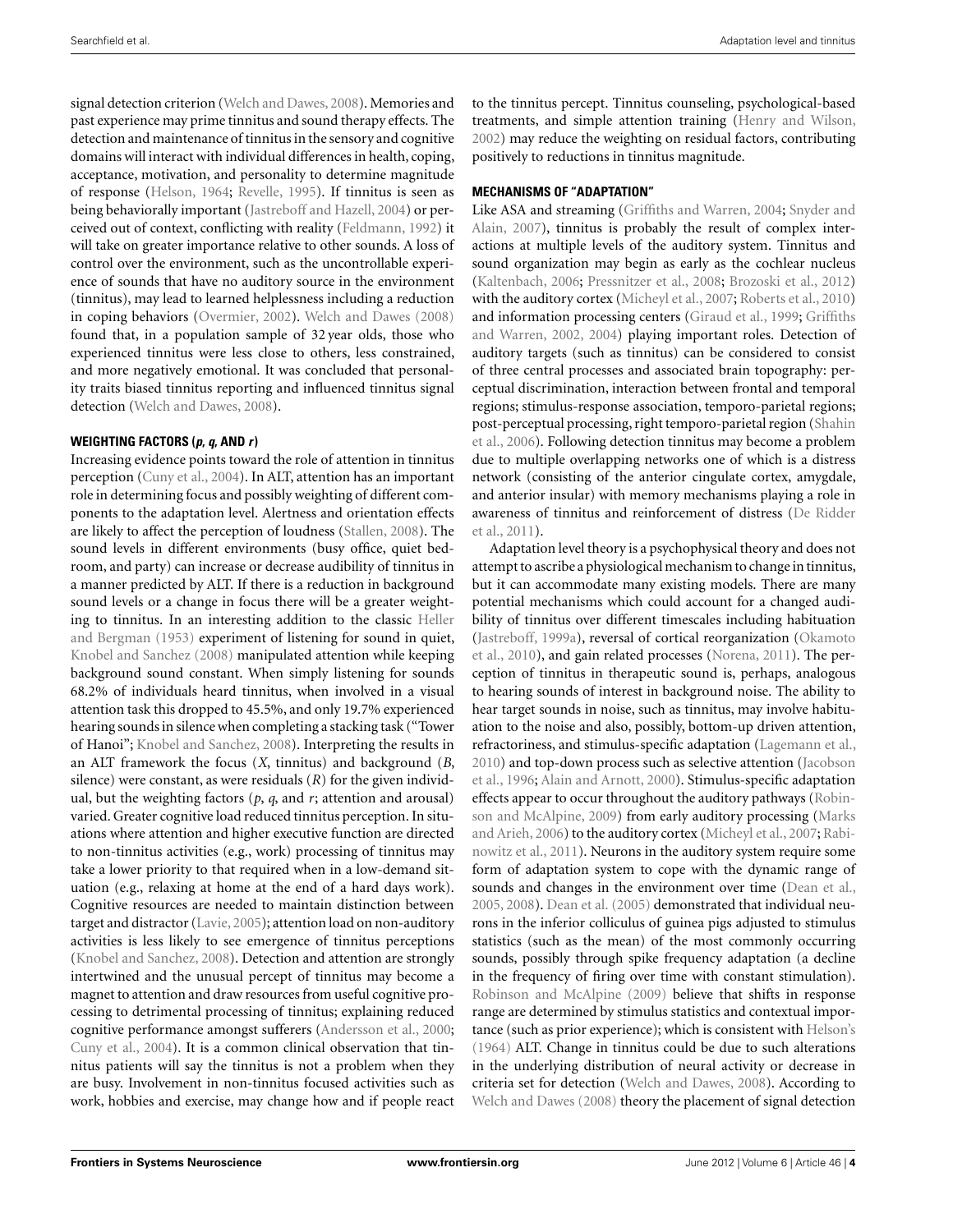criterion reflects the individual's predisposition to detect a given level of activity. Two people with the same injury related neural activity may or may not experience tinnitus on the basis of this signal detection criterion. The criterion may differ as a consequence of the person's personality but may be adaptable if the individual is able to understand that this criterion is under an internal locus of control [\(Welch and Dawes](#page-8-0), [2008](#page-8-0)). It is possible that tinnitus sound therapy may exert its effects not only through changing the relative distributions of tinnitus and non-tinnitus auditory activity but also through an increase in detection criterion.

## **APPLICATION OF ALT TO TINNITUS SOUND THERAPY**

The presence of sound has been known to reduce tinnitus audibility for centuries [\(Stephens](#page-8-0), [2000\)](#page-8-0) with wearable tinnitus maskers being first introduced in the 1970s [\(Vernon and Schleuning, 1978](#page-8-0)), however, there is a great deal of debate as to the usefulness of sound as a treatment [\(McKenna and Irwin](#page-7-0), [2008](#page-7-0); [Hobson et al.,](#page-7-0) [2010\)](#page-7-0) its modes of effect and appropriate level and type of sound [\(Tyler, 2006](#page-8-0)). The first sound therapy approaches attempted to relieve tinnitus by totally, or more often partially, masking the tinnitus. Acceptable tinnitus masking was believed to occur when the sound used to mask tinnitus was more tolerable than the tinnitus itself [\(Vernon et al.](#page-8-0), [1990](#page-8-0); [Vernon and Meikle, 2000\)](#page-8-0). Recent therapies [which use sound are based on habituation \(](#page-7-0)Jastreboff and Hazell, [1993\)](#page-7-0) or desensitization [\(Davis](#page-6-0), [2006\)](#page-6-0) principles and have demonstrated longer-term modifications of tinnitus reaction and per[ception](#page-6-0) [\(Henry et al., 2006;](#page-7-0) [Davis et al., 2007;](#page-6-0) Bauer and Brozoski, [2011\)](#page-6-0).

Alongside differing theoretical basis one of the most obvious differences in the use of sound in these therapies is the level used. [Vernon et al.](#page-8-0) [\(1990](#page-8-0)) believed that for masking to be effective, two conditions had to be met: (1) the sound must either cover or partially cover the perception of tinnitus, (2) the masking sound must be more acceptable to the sufferer than their tinnitus sound [\(Vernon et al., 1990\)](#page-8-0). Most clinicians believe that total masking, so that tinnitus is inaudible, is not achievable without conflicting with comfort, consequently lower levels of therapeutic sound have been advocated [\(Tyler](#page-8-0), [2006](#page-8-0)). [Jastreboff](#page-7-0) [\(1999b](#page-7-0)) proposed an effectiveness function for sound levels to be used in the habituation-based Tinnitus Retraining Therapy (TRT). The function was proposed to be governed by five factors:

(1) Stochastic resonance (enhancement of the signal by adding low-level noise); (2) dependence of the signal's strength on its contrast with the background; (3) total suppression of the signal preventing and retraining and consequently habituation; (4) partial suppression ("partial masking") which does not prevent retraining but does make it more difficult, as the training is performed on a different stimulus than the original; (5) activation of limbic and autonomic nervous systems by too loud or unpleasant sounds yielding increase of tinnitus and contracting habituation. [\(Jastreboff, 1999b,](#page-7-0) p. 492)

The most effective level (mixing point) governed by these five factors was proposed to occur at approximately 30 dB SL [\(Jastreboff,](#page-7-0) [1999b](#page-7-0)). Although the use of sound at the tinnitus mixing point, as described by [Jastreboff](#page-7-0) [\(1999b\)](#page-7-0), has found wide acceptance

clinically, there is limited evidence at this point that it is superior (or not) to other sound levels. A greater (although not statistically significant) change in minimum masking level (MMLs) and higher percentage of patients with improvement (40% or greater improvement in two or more questionnaires) has been shown with directive counseling combined with sound at or just below mixing level (83.3%) compared to counseling with just audible sound (66.7%; [McKinney et al., 1999\)](#page-7-0). Trials of masking versus TRT [\(Henry et al.](#page-7-0)[,](#page-8-0)[2006](#page-7-0)[\) and the neuromonics treatment \(](#page-8-0)Tavora-Vieira et al., [2011\)](#page-8-0) suggest that some people achieve greater reductions in severity with higher of levels of sound initially, with longer-term benefits with a lower level of sound. The relationship between the mixing point and MML have been examined in short-term laboratory-based evaluations [\(Searchfield et al., 2002;](#page-8-0) [Huang et al.,](#page-7-0) [2006\)](#page-7-0). [Huang et al.](#page-7-0) [\(2006](#page-7-0)) determined that the mixing point occurred at approximately 90% of MML. [Searchfield et al.](#page-8-0) [\(2002](#page-8-0)) were able to identify a reliable mixing point in 63% (17 of 27) of participants at an average level of 18 dB SL (range 1–43.5 dB SL, 10–97.5% of the dynamic range between threshold and MML). Some of these mixing points were within the range of sounds that could theoretically result in stochastic resonance effects. The average mixing point was approximately 70% of the MML. The lowest combined tinnitus and stimulus annoyance a simple embodiment of Jastreboff (principle 5) occurred at 34% of the range from threshold to MML. The research findings of [Searchfield et al.](#page-8-0) [\(2002](#page-8-0)) suggest ideal therapeutic levels lower than [Huang et al.](#page-7-0) [\(2006](#page-7-0)) and the theoretical function of [Jastreboff](#page-7-0) [\(1999b](#page-7-0)). The experimental differences may be explained, at least in part, by the presentation methods to obtain mixing point (randomized; [Searchfield et al.](#page-8-0), [2002](#page-8-0) versus descending sequence from MML; [Huang et al., 2006\)](#page-7-0). The results may also not be directly comparable to Jastreboff's effectiveness function, because of the short-term nature of the experiments [\(Searchfield et al., 2002\)](#page-8-0) versus hypothesized long-term benefit [\(Jastreboff](#page-7-0), [1999b](#page-7-0)). In any case, given the limited and conflicting evidence for the benefit of one intensity of therapeutic sound over another, it would appear reasonable to suggest that further studies are required to define the optimal relationship between tinnitus and sound level [\(Tyler, 2006\)](#page-8-0). ALT may assist in quantifying appropriate therapeutic sound levels for a given individual from a psychoacoustic point of view.

The fact that adaptation level is a weighted mean of external and internal stimuli implies that the influence of one class of stimuli may be counteracted by sufficient emphasis on other classes of stimuli. [\(Helson, 1964](#page-7-0), p. 61)

The uncertainty surrounding ideal therapeutic sound parameters are not solely limited to intensity. According to ALT the level of sound is not the only consideration for tinnitus magnitude reduction; attention, arousal, personality, and other factors such as memory are critical components to the detection and audibility of tinnitus. Orientation is an important consideration in ALT [\(Lauterbach](#page-7-0), [1979](#page-7-0)). The strength of orientation (extent to which change is attended to) depends on the distance between the stimulus perceived and its adaptation level. Theoretically this would imply that less orientation to tinnitus would occur when therapeutic sound is close to the adaptation level (**[Figure 1](#page-5-0)**). This ideal level may be similar to Jastreboff's mixing point. Both neutral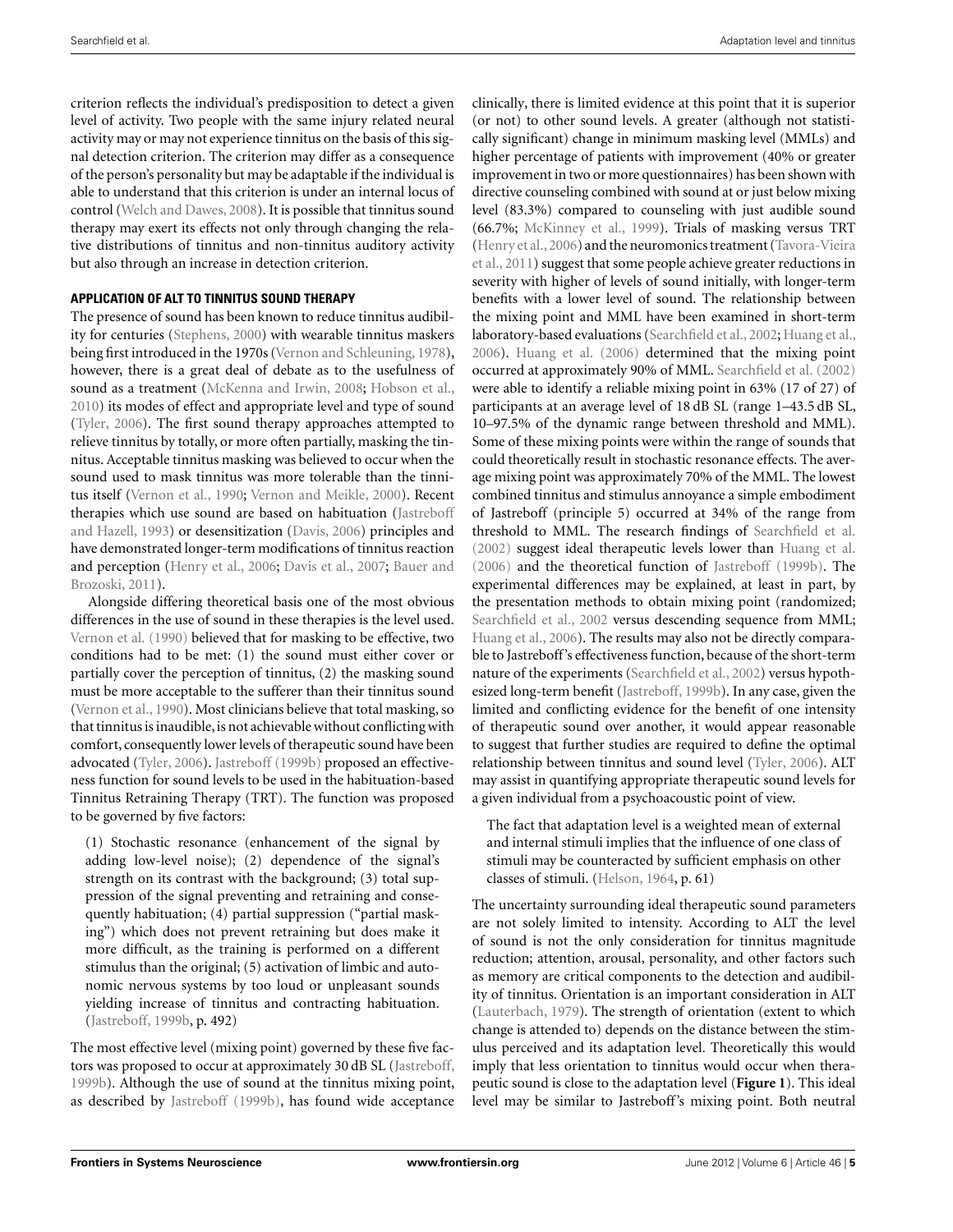<span id="page-5-0"></span>[\(Jastreboff](#page-7-0), [1999b](#page-7-0)) and sound evoking emotions (such as music; [Davis, 2006](#page-6-0)) have been advocated as ideal treatment sounds. A change in stimulus characteristics may result in orientation to the tinnitus signal, consequently constant signals might be advantageous, while, on the other hand, emotive (residual) factors such as stress may be reduced through pleasant music, that by its nature fluctuates. The adaptation level may also be influenced by attention to the signal (**Figure 1B**), hence protocols advocating simple attention training exercises to move focus away from tinnitus to other sounds or activities [\(Henry and Wilson, 2001](#page-7-0); [Tyler et al.,](#page-8-0) [2007;](#page-8-0) [Seydel et al., 2010\)](#page-8-0) may result in greater adaptation, and less orientation, to the tinnitus. Tinnitus sound therapy is multifactorial and much about its optimization and modes of effect remain to be discovered. ALT offers a means to explore the contribution of emotional and attention capturing aspects of sound on tinnitus, in addition to its physical characteristics.

### **SUMMARY**

In our interpretation of ALT applied to tinnitus: the intensity of the signal representing tinnitus may be constant but its contribution to tinnitus audibility and perceived magnitude will be determined by attention, background noise, and residual factors (individual's personality, depression, anxiety) all influenced by environmental factors such as arousal, adaptation level will be raised by stress, and reduced by counseling (**Figure 2**). Tinnitus audibility will depend both on adaptation level and contrast effects (**Figure 2D**). Based on our preliminary evidence and the theory of ALT we speculate that the most effective level for tinnitus sound therapy will be close to the adaptation level for tinnitus, similar to the mixing point proposed by [Jastreboff](#page-7-0) [\(1999b\)](#page-7-0); this level will vary greatly depending on individual factors and the ability (or training) of the individual to shift focus away from tinnitus to other activities, and the interaction between therapeutic sound and individual arousal.

On the one-hand ALT could be considered a simplistic interpretation of tinnitus perception, on the other hand this is its advantage, testing the theory allows the possibility of a mathematical



**FIGURE 1 | (A)** Theoretical relationship between orienting response (OR) to tinnitus in a background sound  $B$  as a function of different tinnitus adaptation levels (ALTIN1, ALTIN2, and ALTIN3;  $B <$ AL; based on [Lauterbach](#page-7-0), [1979](#page-7-0), Figure 2). The curves represent signal distribution. The OR is greater to the more audible tinnitus (OR ALTIN2). An increase in background sound level (horizontal arrow) should reduce orientation to the tinnitus (illustrated for one adaptation level, OR ALTIN2 reducing to ALTIN2, the direction of change is shown by the vertical arrow). **(B)** OR before (top curve) and after (bottom curve) attention training. Less focus on tinnitus should reduce the strength of OR to tinnitus (shown for ALTIN2).



**FIGURE 2 | Theoretical relationship illustrating adaptation effects on tinnitus audibility (based on [Lauterbach, 1979,](#page-7-0) Figure 1).** "ALTIN" is the adaptation level (center of reference) at a point in time, B represents the level of background sound in the environment  $(B < AL)$ , d is the difference between the adaptation level for tinnitus and background sound (contrast). The larger the  $d$  value (AL  $-B$ ) the better the perceived audibility of tinnitus. **(A)** Normal level of tinnitus (ALTIN1) for an individual. **(B)** Adaptation level (ALTIN2) raised due to emotional events, stress, anxiety (ALT's residual factor). **(C)** Adaptation level (ALTIN3) reduced due to management of residual factors through counseling or psychological therapy. **(D)** Same adaptation level (ALTIN3) with raised background sound level (representing sound therapy and counseling); tinnitus audibility  $d$  is reduced due the combined effect of a lower adaptation level and reduced contrast. The minimum masking level (MML) is illustrated as an upper theoretical limit to which sound may influence the adaptation level of tinnitus.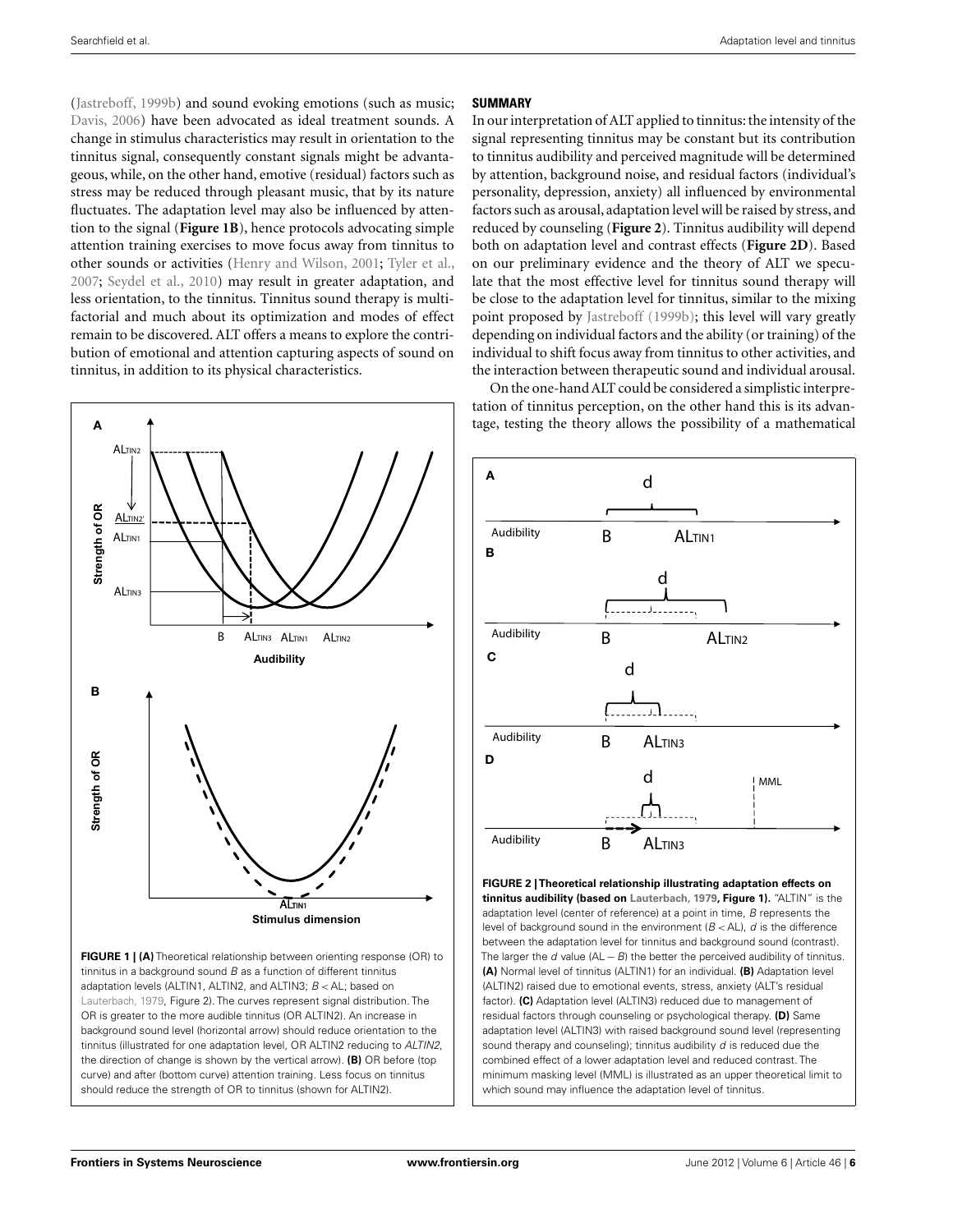<span id="page-6-0"></span>solution to tinnitus audibility. Whether tinnitus perception can be mathematically quantified, in the manner that weight [\(Helson,](#page-7-0) [1948\)](#page-7-0) and temperature [\(Masuyama](#page-7-0), [1994\)](#page-7-0) have been, is debatable. Tinnitus is very heterogeneous and influenced by a great many factors, but that does not mean that the principles of ALT and the research methods it informs need be dismissed, merely that its implementation will require a great deal of well controlled research. ALT implies that sound therapy and counseling (or psychological management) will contribute to tinnitus audibility in the short-term, and this might be maintained by adaptive mechanisms leading to long-term reduced focus on tinnitus such as habituation. It is our intention to systematically study tinnitus perception using the ALT framework.

## **CONCLUSION**

It has been the posit of this paper that tinnitus audibility can be explained (and mathematically expressed) as the weighted product (governed by attention and ASA) of the tinnitus signal, context (background sound), and psychological/cognitive factors (memory and personality). ALT, put simply, is a psychoacoustic, mathematical, expression of the relationship between tinnitus and the environment expressed by other authors [\(Jastreboff](#page-7-0), [1999b;](#page-7-0) [Tyler](#page-8-0), [2006\)](#page-8-0) but ALT enables a more analytical approach to determining the best combination of factors for a reduction in tinnitus audibility. The model has not attempted to explain the impact of

## **REFERENCES**

- Alain,C., and Arnott, S. R. (2000). Selectively attending to auditory objects. *Front. Biosci.* 1, D202–D212.
- Andersson, G., Eriksson, J., Lundh, L. G., and Lyttkens, L. (2000). Tinnitus and cognitive interference: a Stroop paradigm study.*J. Speech Lang. Hear. Res.* 43, 1168–1173.
- Baracca, G., Del Bo, L., and Ambrosetti, U. (2011). "Tinnitus and hearing loss," in *Textbook of Tinnitus*, eds A. R. Møller, B. Langguth, D. De Ridder, and T. Kleinjung (New York: Springer), 285–291.
- Baskill, J. L., and Coles, R. R. A. (1999)."Relationship between tinnitus loudness and severity," in *Sixth International Tinnitus Seminar*, ed. J. Hazell (London: The Tinnitus and Hyperacusis Centre), 424–428.
- Bauer, C. A., and Brozoski, T. J. (2011). Effect of tinnitus retraining therapy on the loudness and annoyance of tinnitus: a controlled trial. *Ear Hear.* 32, 145–155.
- Boureau, F., Luu, M., and Doubrere, J. F. (1991). Study of experimental pain measures and nociceptive reflex in chronic pain patients and normal subjects. *Pain* 44, 131–138.
- Bregman, A. S. (1990). *Auditory Scene Analysis. The Perceptual Organization of Sound*. Cambridge: MIT Press.
- Broadbent, D. E., and Ladefoged, P. (1960). Vowel judgements and

adaptation level. *Proc. R. Soc. Lond. B Biol. Sci.* 151, 384–399.

- Brozoski, T. J., Wisner, K. W., Sybert, L. T., and Bauer, C. A. (2012). Bilateral dorsal cochlear nucleus lesions prevent acoustic-trauma induced tinnitus in an animal model. *J. Assoc. Res. Otolaryngol.* 13, 55–66.
- Cherry,C. (1953). Some experiments on the recognition of speech, with one and with two ears. *J. Acoust. Soc. Am.* 25, 975–979.
- Coren, S., and Ward, L. M. (1989). *Sensation and Perception*. New York: Harcourt Brace Jovanovich.
- Cuny,C.,Norena,A., El Massioui, F., and Chery-Croze, S. (2004). Reduced attention shift in response to auditory changes in subjects with tinnitus. *Audiol. Neurootol.* 9, 294–302.
- Davis, P. B., Paki, B., and Hanley, P. J. (2007). Neuromonics tinnitus treatment: third clinical trial. *Ear Hear.* 28, 242–259.
- Davis, P. B. (2006). "Music and the acoustic desensitization protocol for tinnitus," in *Tinnitus Treatment*, ed. R. S. Tyler (New York: Thieme), 146–160.
- De Ridder, D., Elgoyhen, A. B., Romo, R., and Langguth, B. (2011). Phantom percepts: tinnitus and pain as persisting aversive memory networks. *Proc. Natl. Acad. Sci. U.S.A.* 108, 8075–8080.
- Dean, I., Harper, N. S., and McAlpine, D. (2005). Neural population coding

tinnitus, although ALT can be applied to model affective reaction [\(Wilson and Gilbert, 2008\)](#page-8-0). There is ample evidence for context effects in sensory perception and ALT is one example of how tinnitus perception might be studied. The theoretical relationship between tinnitus, background sound, and residual factors is consistent with evidence from population data [\(Welch and Dawes,](#page-8-0) [2008\)](#page-8-0), observational studies [\(Knobel and Sanchez, 2008\)](#page-7-0), and laboratory studies [\(Searchfield et al.](#page-8-0), [2002\)](#page-8-0). ALT predicts that both sound therapy and attention training should result in a reduction in the perceived magnitude of tinnitus. However, the exact role of ALT has to be tested.Any model of tinnitus needs to be openfor critique and modification as evidence becomes available. Violations from the model may be as, or more, interesting than the original theory. The neural networks involved in tinnitus, ASA, and sound therapy are complex; computation network models [\(Husain,2007](#page-7-0)) are likely to make important contributions to modeling the effects of sound therapy and its further development. ALT may be a useful starting point to model tinnitus audibility networks.

## **ACKNOWLEDGMENTS**

The authors are grateful to Manpreet Kaur, Kim Wise, and Giriraj Singh Shekhawat for their useful comments on the manuscript. The contribution of reviewers is gratefully acknowledged. The authors acknowledge the funding support of the Tinnitus Research Initiative and JM Cathie Trust.

of sound level adapts to stimulus statistics. *Nat. Neurosci.* 8, 1684–1689.

- Dean, I., Robinson, B. L., Harper, N. S., and McAlpine, D. (2008). Rapid neural adaptation to sound level statistics. *J. Neurosci.* 28, 6430–6438.
- Della Bitta, A. J., and Monroe, K. B. (1974). "The influence of adaptation levels on subjective price perceptions," in *Advances in Consumer Research*, Vol. 1, eds S. Ward and P. Wright (Urbana: Association for Consumer Research), 359–369.
- Durlach, N. I., Mason, C. R., Shinn-Cunningham, B. G., Arbogast, T. L., Colburn, H. S., and Kidd, G. Jr. (2003). Informational masking: counteracting the effects of stimulus uncertainty by decreasing targetmasker similarity. *J. Acoust. Soc. Am.* 114, 368–379.
- Eggermont, J. J., and Roberts, L. E. (2004). The neuroscience of tinnitus. *Trends Neurosci.* 27, 676–682.
- Feldmann, H. (1971). Homolateral and contralateral masking of tinnitus by noise-bands and by pure tones. *Audiology* 10, 138–144.
- Feldmann,H. (1992)."Tinnitus reality or phantom?" in *Proceedings of the Fourth International Tinnitus Seminar*, ed. J. A. A. R. Dauman (Amsterdam: Kugler), 7–14.
- Fishman, Y. I., and Steinschneider, M. (2010). Neural correlates of auditory

scene analysis based on inharmonicity in monkey primary auditory cortex. *J. Neurosci.* 30, 12480–12494.

- Formby, C., Sherlock, L. P., and Gold, S. L. (2003). Adaptive plasticity of loudness induced by chronic attenuation and enhancement of the acoustic background. *J. Acoust. Soc. Am.* 114, 55–58.
- Gescheider, G. A. (1997). *Psychophysics: The Fundamentals*. New Jersey: Lawrence Erlbaum Associates.
- Giraud, A. L., Chery-Croze, S., Fischer, G., Fischer, C., Vighetto, A., Gregoire, M. C., Lavenne, F., and Collet, L. (1999). A selective imaging of tinnitus. *Neuroreport* 10, 1–5.
- Gopinath, B., McMahon, C. M., Rochtchina, E., Karpa, M. J., and Mitchell, P. (2010). Incidence, persistence, and progression of tinnitus symptoms in older adults: the Blue Mountains Hearing Study. *Ear Hear.* 31, 407–412.
- Griffiths, T. D., and Warren, J. D. (2002). The planum temporale as a computational hub. *Trends Neurosci.* 25, 348–353.
- Griffiths, T. D., and Warren, J. D. (2004). What is an auditory object? *Nat. Rev. Neurosci.* 5, 887–892.
- Grossberg, S., Govindarajan, K. K., Wyse, L. L., and Cohen, M. A. (2004). ARTSTREAM: a neural network model of auditory scene analysis and source segregation. *Neural Netw.* 17, 511–536.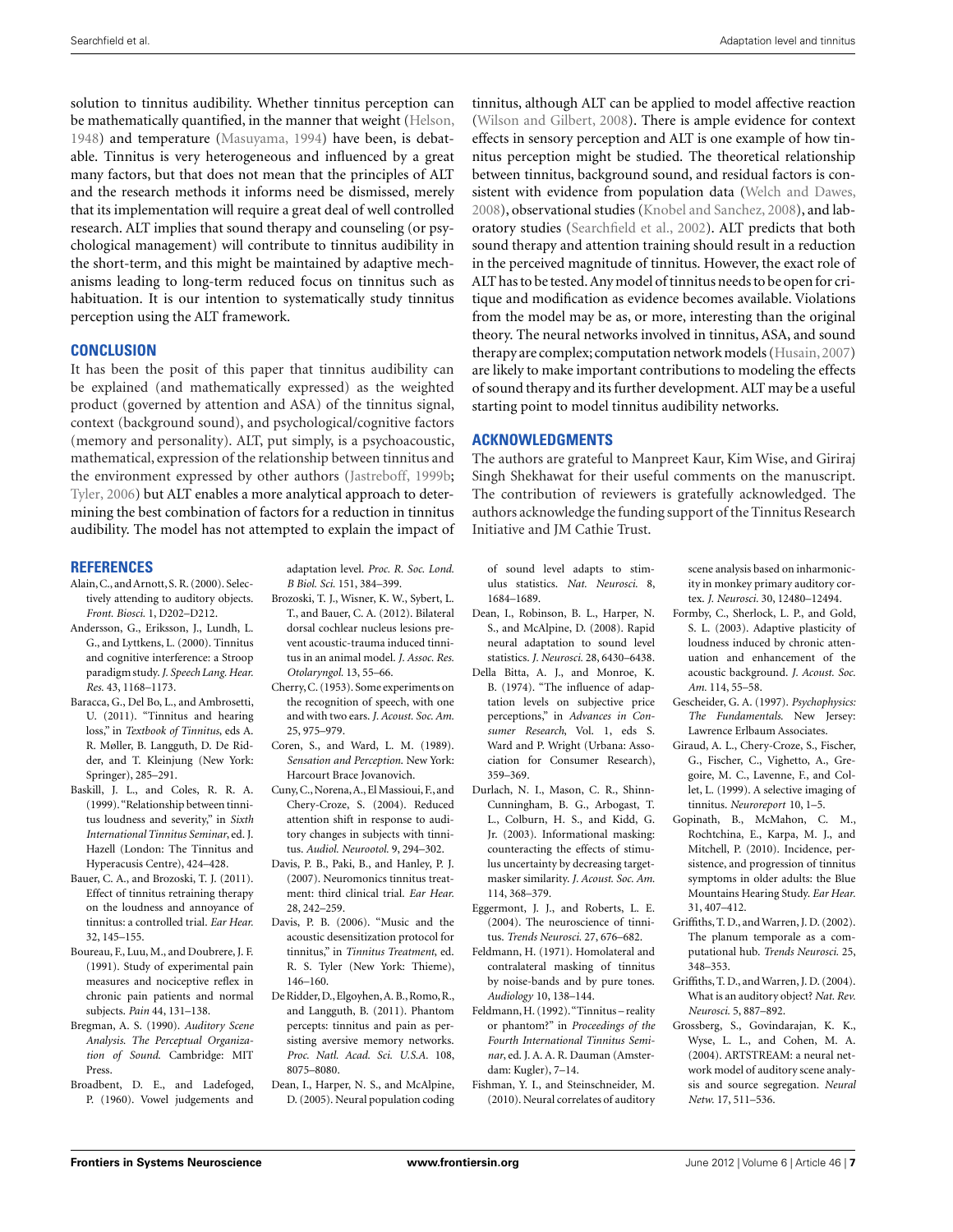- <span id="page-7-0"></span>Gutschalk, A., Micheyl, C., and Oxenham, A. J. (2008). Neural correlates of auditory perceptual awareness under informational masking. *PLoS Biol.* 6, e138. doi:10.1371/journal.pbio.0060138
- Haab, L., Wallhausser-Franke, E., Trenado, C., and Strauss, D. J. (2009). Modeling limbic influences on habituation deficits in chronic tinnitus aurium. *Conf. Proc. IEEE Eng. Med. Biol. Soc.* 2009, 4234–4237.
- Heller, M. F., and Bergman, M. (1953). Tinnitus aurium in normally hearing persons. *Ann. Otol. Rhinol. Laryngol.* 62, 73–83.
- Helson, H. (1948). Adaptation-level as a basis for a quantitative theory of frames of reference. *Psychol. Rev.* 55, 297–313.
- Helson, H. (1964). *Adaptation-Level Theory*. New York: Harper and Row.
- Henry, J., and Wilson, P. H. (2001). *The Psychological Management of Chronic Tinnitus: A Cognitive-Behavioural Approach*. Masachusetts: Allyn & Bacon.
- Henry, J. A., and Meikle, M. A. (1996). "Loudness recruitment only partially explains the small size of tinnitus loudness-matches," in *Proceedings of the Fifth International Tinnitus Seminar*, eds G. E. Reich and J. A. Vernon (Portland: American Tinnitus Association), 148–157.
- Henry, J. A., Schechter, M. A., Zaugg, T. L., Griest, S., Jastreboff, P. J., Vernon, J. A., Kaelin, C., Meikle, M. B., Lyons,K. S., and Stewart, B. J. (2006). Outcomes of clinical trial: tinnitus masking versus tinnitus retraining therapy. *J. Am. Acad. Audiol.* 17, 104–132.
- Henry, J. L., and Wilson, P. H. (2002). *A Self-Management Guide for the Ringing in Your Ears*. Boston: Allyn & Bacon.
- Hobson, J., Chisholm, E., and El Refaie, A. (2010). Sound therapy (masking) in the management of tinnitus in adults. *Cochrane Database Syst. Rev.* 1–24.
- Huang, C. Y., Wu, J. L., Cheng, C. C., Sher, Y. J., and Chung, K. C. (2006). Evaluation of the mixing point in tinnitus sound therapy by a psychoacoustic matching protocol with a digital tinnitus evaluation system. *ORL J. Otorhinolaryngol. Relat. Spec.* 68, 110–114.
- Husain, F. T. (2007). Neural network models of tinnitus. *Prog. Brain Res.* 166, 125–140.
- Jacobson, G. P., Calder, J. A., Newman, C. W., Peterson, E. L., Wharton, J. A., and Ahmad, B. K. (1996). Electrophysiological indices of selective auditory attention in subjects with

and without tinnitus. *Hear. Res.* 97, 66–74.

- Jakes, S. C., Hallam, R. S., Chambers, C. C., and Hinchcliffe, R. (1986). Matched and self-reported loudness of tinnitus: methods and sources of error. *Audiology* 25, 92–100.
- Jastreboff, P. J. (1990). Phantom auditory perception (tinnitus): mechanisms of generation and perception. *Neurosci. Res.* 8, 221–254.
- Jastreboff, P. J. (1999a). "The neurophysiolgical model of tinnitus and hyperacusis," in *Sixth International Tinnitus Seminar*, ed. J. Hazell, (London: The Tinnitus and Hyperacusis centre) 32–38.
- Jastreboff, P. J. (1999b). "Optimal sound use in TRT – theory and practice," in *6th International Tinnitus Seminar*, ed. J. Hazell (London: The Tinnitus and Hyperacusis Centre), 491–494.
- Jastreboff, P. J., and Hazell, J. W. (1993). A neurophysiological approach to tinnitus: clinical implications. *Br. J. Audiol.* 27, 7–17.
- Jastreboff, P. J., and Hazell, J. W. P. (2004). *Tinnitus Retraining Therapy: Implementing the Neurophysicological Model*. Cambridge: Cambridge University Press.
- Kaltenbach, J. A. (2006). The dorsal cochlear nucleus as a participant in the auditory, attentional and emotional components of tinnitus. *Hear. Res.* 216–217, 224–234.
- Kaltenbach, J. A., Zhang, J., and Finlayson, P. (2005). Tinnitus as a plastic phenomenon and its possible neural underpinnings in the dorsal cochlear nucleus. *Hear. Res.* 206, 200–226.
- Kidd, G. Jr., Mason, C. R., and Arbogast, T. L. (2002). Similarity, uncertainty, and masking in the identification of nonspeech auditory patterns. *J. Acoust. Soc. Am.* 111, 1367–1376.
- Knobel,K. A., and Sanchez, T. G. (2008). Influence of silence and attention on tinnitus perception. *Otolaryngol. Head Neck Surg.* 138, 18–22.
- Kyle, B. N., McNeil, D. W., Weinstein, B. J., and Mark, J. D. (2009). Interaction of intensity and order regarding painful events. *J. Behav. Med.* 32, 360–370.
- Lagemann, L., Okamoto, H., Teismann, H., and Pantev, C. (2010). Bottomup driven involuntary attention modulates auditory signal in noise processing. *BMC Neurosci.* 11, 156. doi[:10.1186/1471-2202-11-156](http://dx.doi.org/10.1186/1471-2202-11-156)
- Lauterbach, W. (1979). Learning plus: towards a multifactorial theory of phobias – I. Adaptation level of phobic stimuli. *J. Behav. Ther. Exp. Psychiatry* 10, 25–28.
- Lavie, N. (2005). Distracted and confused?: selective attention under

load. *Trends Cogn. Sci. (Regul. Ed.)* 9, 75–82.

- Leech, R., Gygi, B.,Aydelott, J., and Dick, F. (2009). Informational factors in identifying environmental sounds in natural auditory scenes. *J. Acoust. Soc. Am.* 126, 3147–3155.
- Marks, L. E. (1994). "Recalibrating" the auditory system: the perception of loudness. *J. Exp. Psychol. Hum. Percept. Perform.* 20, 382–396.
- Marks, L. E., and Arieh, Y. (2006). Differential effects of stimulus context in sensory processing. *Eur. Rev. Appl. Psychol.* 56, 213–221.
- Martin, W. H. (1995). "Spectral analysis of brain activity in the study of tinnitus,"in *Mechanisms of Tinnitus*, eds J. A. Vernon and A. R. Møller (Boston: Allyn & Bacon), 163–179.
- Masuyama, E. (1994). Application of adaptation-level theory to human experiment on temperature sensation. *Jpn. J. Erg.* 30, 201–208.
- Mazess,R. B. (1975)."Biological adaptation: aptitudes and acclimatization," in *Biosocial Interrelations in Population Adaptation*, eds E. S. Watts, F. E. Johnston, and G. W. Lasker (The Hague: Mouton Publishers), 918–928.
- McBurney, D. H., and Balaban, C. D. (2009). A heuristic model of sensory adaptation. *Attent. Percept. Psychophys.* 71, 1941–1961.
- McKenna, L., and Irwin, R. (2008). Sound therapy for tinnitus – sacred cow or idol worship?: An investigation of the evidence. *Audiol. Med.* 6, 16–24.
- McKinney, C. J., Hazell, J. W. P., and Graham, R. (1999). "An evaluation of the TRT method," in *Proceedings of the Sixth International Tinnitus Seminar*, ed. J. Hazell (London: The Tinnitus and Hyperacusis centre), 99–105.
- McLachlan, N., and Wilson, S. (2010). The central role of recognition in auditory perception: a neurobiological model. *Psych. Rev.* 117, 175–196.
- Micheyl, C., Carlyon, R. P., Gutschalk, A., Melcher, J. R., Oxenham, A. J., Rauschecker, J. P., Tian, B., and Courtenay Wilson, E. (2007). The role of auditory cortex in the formation of auditory streams. *Hear. Res.* 229, 116–131.
- Moller, A. R. (2000). Similarities between severe tinnitus and chronic pain. *J. Am. Acad. Audiol.* 11, 115–124.
- Murch, G. M. (1973). *Visual and Auditory Perception*. Indianapolis: The Bobbs-Merrill Company.
- Norena, A. J. (2011). An integrative model of tinnitus based on a central gain controlling neural

sensitivity. *Neurosci. Biobehav. Rev.* 35, 1089–1109.

- Oh, E. L., and Lutfi, R. A. (1999). Informational masking by everyday sounds. *J. Acoust. Soc. Am.* 106, 3521–3528.
- Okamoto, H., Stracke, H., Stoll, W., and Pantev,C. (2010). Listening to tailormade notched music reduces tinnitus loudness and tinnitus-related auditory cortex activity. *Proc. Natl. Acad. Sci. U.S.A.* 19, 1207–1210.
- Overmier, J. B. (2002). Sensitization, conditioning, and learning: can they help us understand somatization and disability? *Scand. J. Psychol.* 43, 105–112.
- Penner, M. J. (1986). Magnitude estimation and the "paradoxical" loudness of tinnitus. *J. Speech Hear. Res.* 29, 407–412.
- Penner, M. J. (1987). Masking of tinnitus and central masking. *J. Speech Hear. Res.* 30, 147–152.
- Penner, M. J., and Bilger, R. C. (1995). "Psychoacoustical observations and the origin of tinnitus," in *Mechanisms of Tinnitus*, eds J. Vernon and A. R. Moller (Needham Heights: Allyn & Bacon), 219–230.
- Pressnitzer, D., Sayles, M., Micheyl, C., and Winter, I. M. (2008). Perceptual organization of sound begins in the auditory periphery. *Curr. Biol.* 18, 1124–1128.
- Qiu, F. T., and Von Der Heydt, R. (2005). Figure and ground in the visual cortex: v2 combines stereoscopic cues with gestalt rules. *Neuron* 47, 155–166.
- Rabinowitz, N. C., Willmore, B. D., Schnupp, J. W., and King, A. J. (2011). Contrast gain control in auditory cortex. *Neuron* 70, 1178–1191.
- Revelle, W. (1995). "Individual differences in personality and motivation:'non-cognitive'determinants of cognitive performance," in *Attention Selection Awareness and Control. A Tribute to Donald Broadbent*, eds A. Baddeley and L. Weiskrantz (Oxford: Claredon Press), 346–373.
- Roberts, L. E., Eggermont, J. J., Caspary, D. M., Shore, S. E., Melcher, J. R., and Kaltenbach, J.A. (2010). Ringing ears: the neuroscience of tinnitus. *J. Neurosci.* 30, 14972–14979.
- Robinson, B. L., and McAlpine, D. (2009). Gain control mechanisms in the auditory pathway. *Curr. Opin. Neurobiol.* 19, 402–407.
- Rollman, G. B. (1979). Signal detection theory pain measures: empirical validation studies and adaptation-level effects. *Pain* 6, 9–21.
- Scott, S. K., Rosen, S., Wickham, L., and Wise, R. J. (2004). A positron